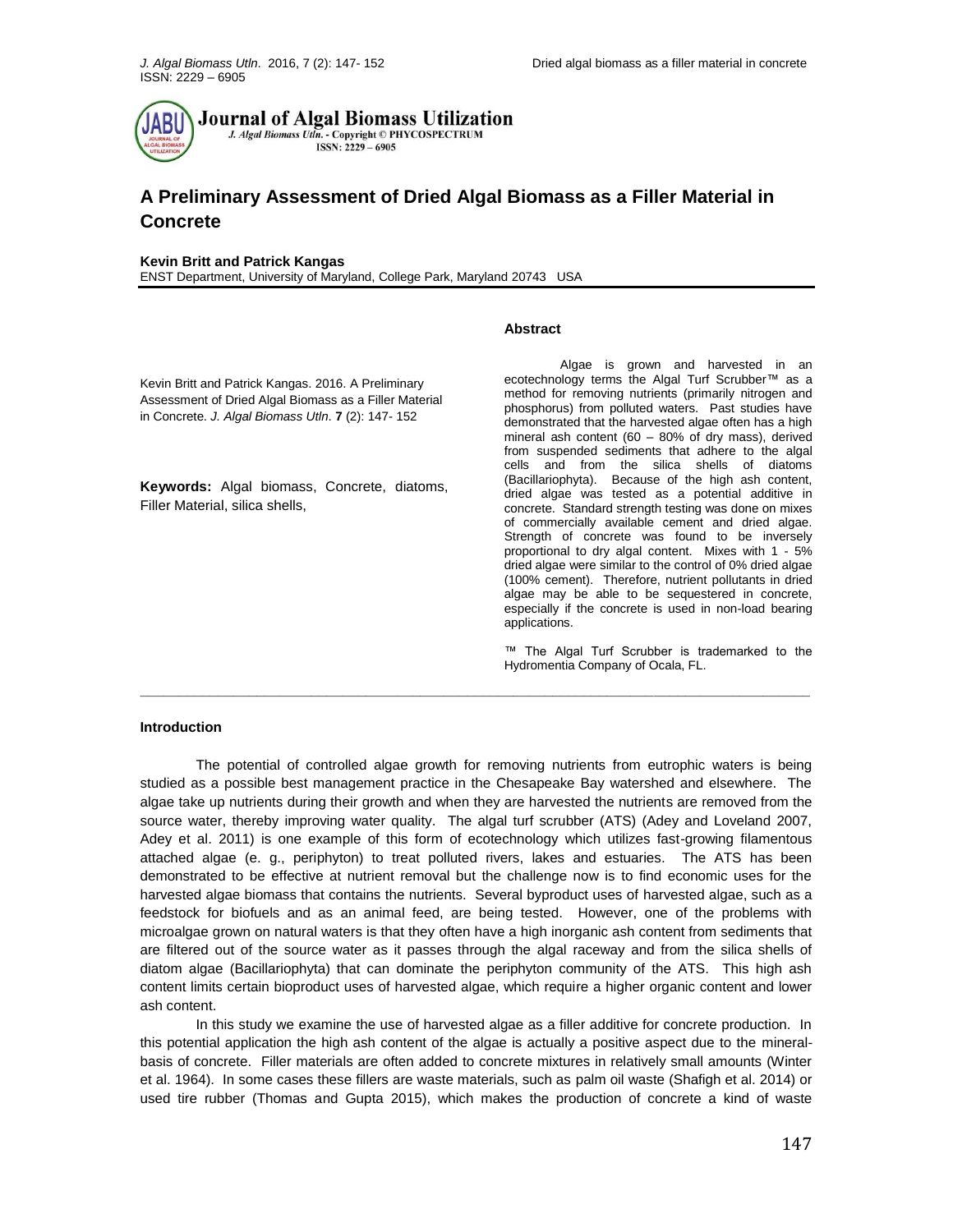disposal option. Furthermore, new forms of "green concrete" are being developed for absorbing and sequestering CO2 as a contribution towards mitigating greenhouse gas emissions (Rosenwald. 2011, Bradley 2010, Chang 2014). This kind of research is a creative form of material science that combines traditional civil engineering with aspects of environmental science and technology (Kibert 2013). Here we examine the potential of a very literal form of "green concrete", a mixture of dried algae plus concrete, as an economic option for sequestering nutrient elements that have been removed from polluted waters.

## **Methods**

Algae from an ATS operated at the Port of Baltimore was used in this study. This algae was grown with brackish water (salinity 5 - 10) from the Patapsco River in Baltimore harbor. The dominant algae were a filamentous diatom of the genus Melosira. The Green alga, genus Ulva, was a subdominant taxa in the turf community. The harvested algal biomass from the ATS was air-dried and then processed into a fine powder in a blender. The ash content of the algae averaged 64% of the total biomass. A detailed listing of the chemical composition of one sample of the algae is included as Appendix 1.

Powdered algae was combined with a commercially available concrete (trade name: Sakrete, which meets the ASTM C387 standard) to create a gradient of experimental mixtures. The volumes of the dry materials were measured and they were mixed with water and stirred to a uniform consistency. The mixtures were then poured into standard plastic testing cylinders in accordance with ASTM C31, the standard practice for making and curing concrete samples. These cylinders were 4" in diameter by 8" in height with a volume of approximately 100 cubic inches. The concrete mixes were packed in the cylinders by using a 3/8" diameter tamping rod.

For initial testing, sample mixes ranged from 0% (e.g., the control) to 25% dry algae in terms of volume. These samples were cured for 28 days and then they were weighed using a laboratory digital balance. The strength of each sample was tested by using a 150 ton Enerial hydraulic press located in the Environmental Science and Technology Departmental Project Development Center at the University of Maryland. The hydraulic press added constant and increasing pressure until the concrete cylinder was broken. The amount of pressure applied at the breakage point was recorded on a PSI gauge on the press. This initial round of testing was carried out in order to narrow the range of potentially viable mixes of dry algae and concrete to be used in the second round of testing that utilized more accurate equipment.

For a second round of testing concrete mixes ranging from 0% to 9% dry algae volume were prepared. There were six replicates for each sample mixture, with three replicates cured for 7 day strength testing and three replicates cured for 28 day strength testing. These cylinders were evaluated by using a compression testing machine located in the Civil and Environmental Department at the University of Maryland, College Park. This machine applied increasing pressure to each cylinder until the concrete was cracked. The data were converted into compression strength based on the cylinder's diameter.

### **Results**

The mass of algae used in each cylinder is shown in Figure 1 after curing for 28 days during the first round of testing. A linear trend was found, represented by the equation  $y=6.013x + 3E-14$ . The positive direction of the trend indicates that mass of algae is directly related to the volumetric percentage of algae used in the mix.

During the first round of strength testing a hydraulic press was used to estimate the strength of different mixtures with up to 25 percent algae after a 28-day cure. The cylinder strength for this round of testing is shown in Figure 2. A linear trend was found, represented by the equation y=-58.156x +1513.4. The negative slope of this trend indicates that strength of the concrete decreases as the percentage of algae increases.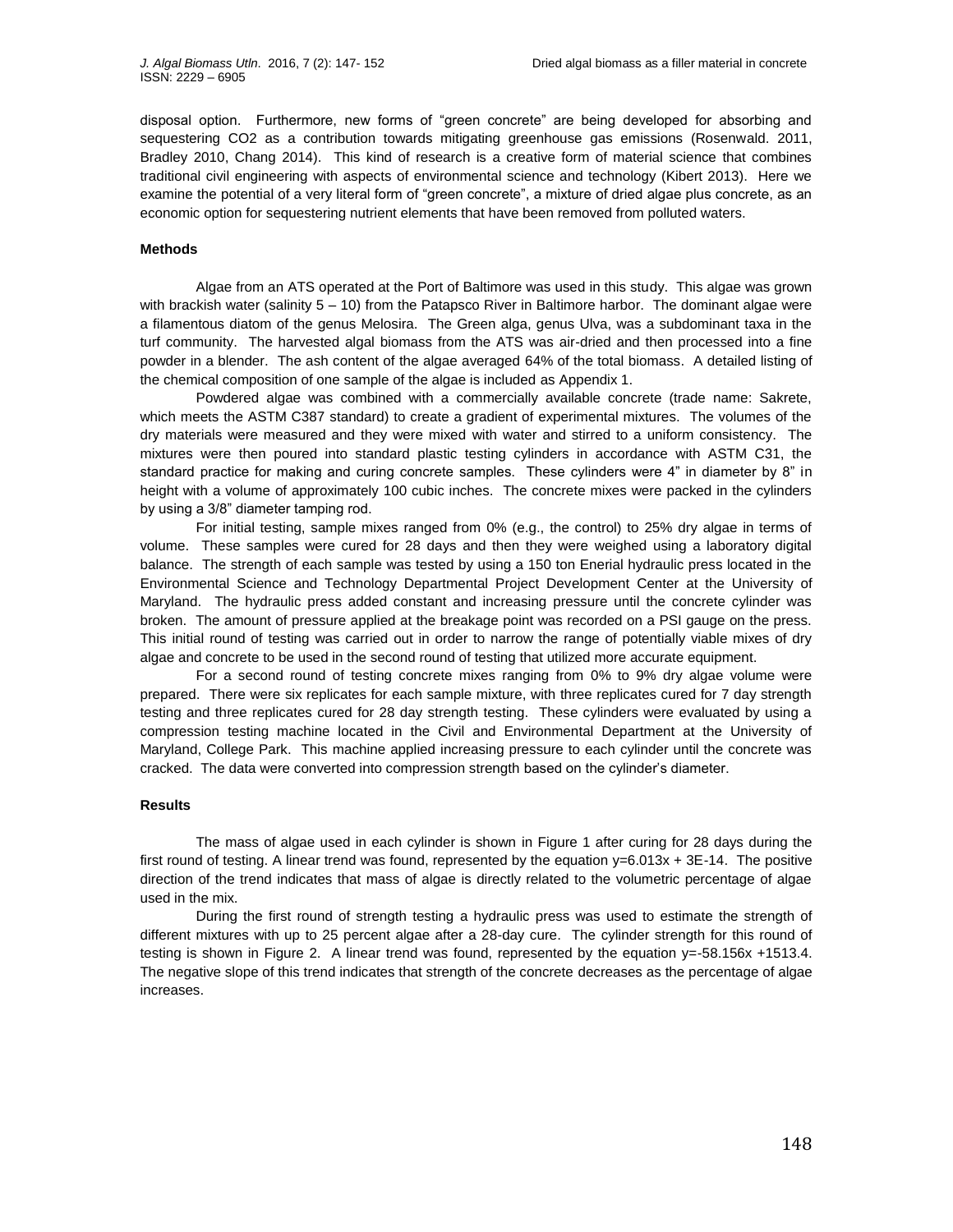

The second round of strength testing was completed with more precise equipment. The results from these cylinders are shown in Figure 3. A decreasing trend was found for both the 7-day and the 28-day curing times. In both cases there is a linear trend. The regression equation for the 28 day trend is y=- $302.59x + 4009.8$  and the regression equation for the 7 day trend is y=-114.96x + 2008.1. The negative slopes indicate that the strength of the concrete decreases as the percentage of algae in the mix increases.

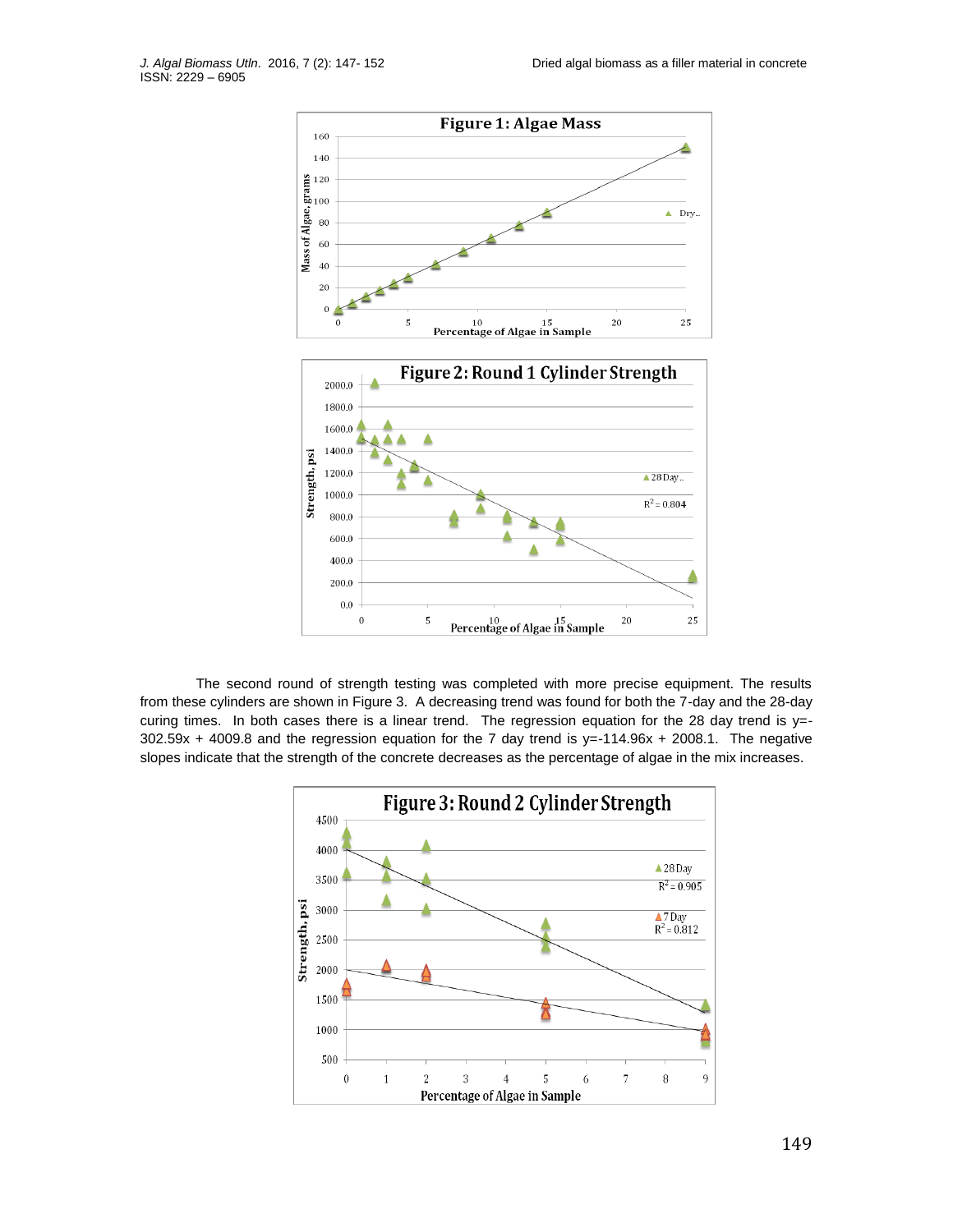## **Discussion**

The results of this study demonstrate that increasing dry algal content leads to decreasing quality of the concrete mix, in terms of its load bearing strength. The organic content of the algal biomass used in this study, which is comparatively low at about 30-40 percent of the total algal biomass, may be the factor that effects the curing processes of the concrete. Under optimal conditions use of a filler material in the concrete mix should lead to increased performance, but dried algae does not seem to match with this goal. Thus, only small amounts of dried algae can be used as a filler for concrete for most practical uses in order to take advantage of the nutrient sequestration concept. Although more testing is needed, algal-based concrete will have limited uses. Based on the regression curves presented here, only mixes with 5 percent or less dry algae may be appropriate for use. These mixes had strength characteristics similar to the control group of cylinders that had no dried algae added. However, because the commercial concrete used in this study probably already contains filler materials, it may be possible to increase the percentage contribution of dry algae if an initial concrete without pre-made filler material was used in the mixes.

Even though the uses of algal-based concrete are limited, concrete is one of the most common materials produced and used by humans (Courland 2011, Palley 2010) so there may be possible applications. Possible used for algal-based concrete might include sidewalks, landscaping elements and ornaments, and barriers used in traffic control (e. g., "Jersey barriers"), along with other concrete features that do not have significant load-bearing requirements. To illustrate the nutrient sequestration potential of this kind of application of algal-based concrete, the nutrient content of a typical Jersey barrier can be estimated as follows. Assuming a mixture of 2.5% dry algae and 97.5% concrete and an algal density of 0.365 grams dry weight/ml found in this study, the mass of algae in a typical concrete Jersey barrier (2' wide at the base, 2 2/3' high and 8' long, see Appendix 2 for a diagram) would be 5656 grams. Assuming that the algal biomass is composed of 2% nitrogen as has been found in multiple field studies, the total mass of nitrogen sequestered in a Jersey barrier made of algal-based concrete would be 113 grams. Since hundreds of Jersey barriers can be used in a typical highway construction project, the mass of nutrients that can be sequestered in this way can be significant. Therefore, the creation of algal-based concrete from algae harvested from ecotechnologies such as the algal turf scrubber, may be a viable end-use option of restoration plans to improve water quality of the Chesapeake Bay and other polluted water bodies.

## **Acknowledgements**

Hugh Davis, Cody Denton, Kyle Finkbeiner, and Michael Gellman helped with the experimental design and testing of concrete mixes, with assistance of Peter May as part of a senior capstone course at the University of Maryland. Gary Seibel supervised work done in the Environmental Science and Technology Project Development Center. Dimitrios Goulias and Alfredo Bituin coordinated and supervised concrete testing in the Civil and Environmental Engineering Department Laboratory.

#### **References**

Adey, W. H., P. C. Kangas and W. Mulbry. 2011. Algal turf scrubbing: cleaning surface waters with solar energy while producing a biofuel. Bioscience 61:434-441.

Adey, W. H. and K. Loveland. 2007. Dynamic Aquaria, Third Edition. Academic Press, New York, NY.

Bradley, D. 2010. Green concrete. Technology Review 113(3)56-57.

Chang, A. 2014. New materials can help us build a better planet. Wired, May 2014, page 34.

Courland, R. 2011. Concrete Planet. Prometheus Books, Amherst, NY.

Kibert, C. J. 2013. Sustainable Construction. Third Edition. John Wiley & Sons, Inc., Hoboken, NJ.

Palley, R. 2010. Concrete, A Seven-Thousand-Year History. The Quantuck Lane Press, New York, NY.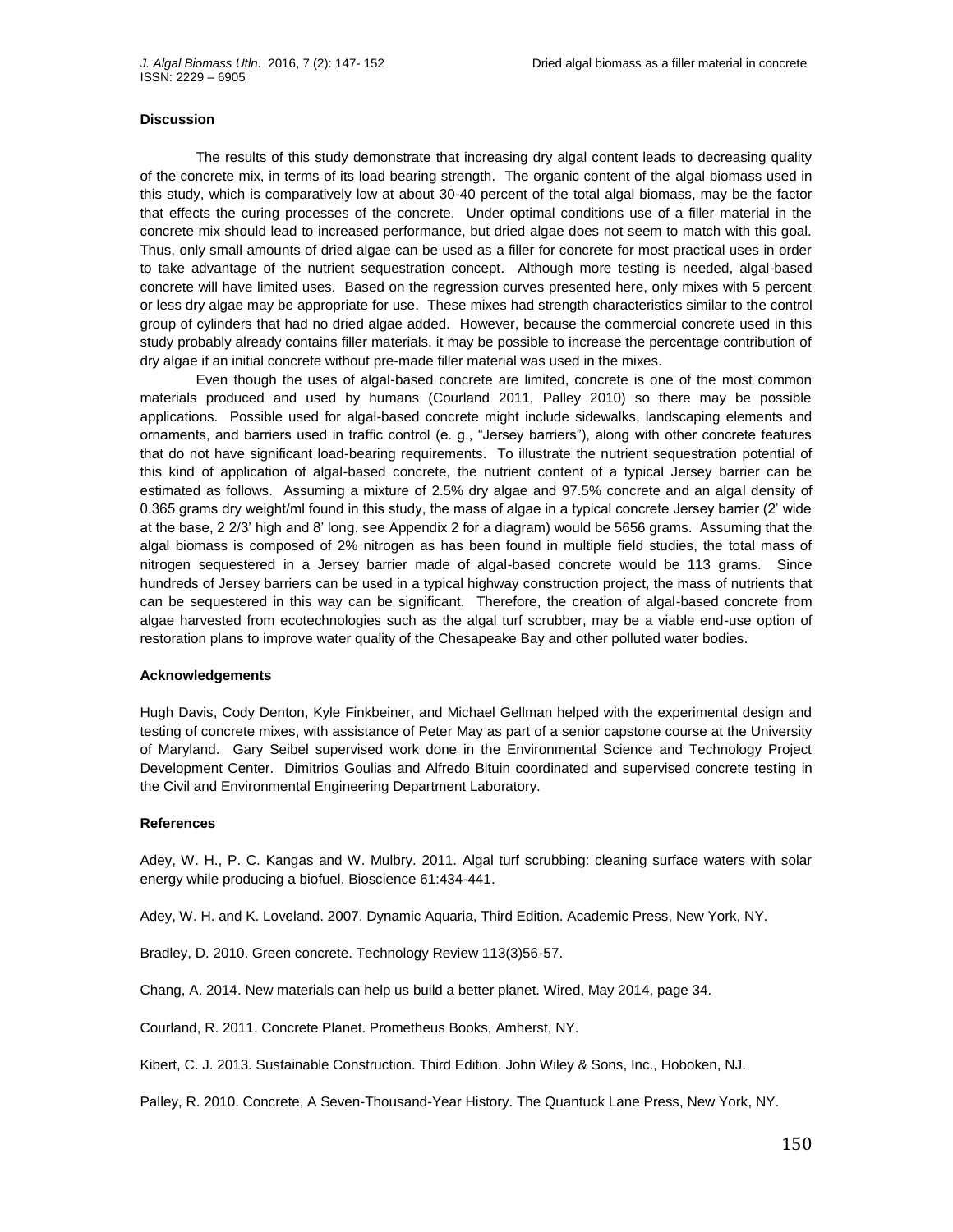Rosenwald, M. 2011. Green cement. Smithsonian December 2011, pages 53-56.

Shafigh, P., H. B. Mahmud, M. Z. Bin Jumaat, R. Ahmmad and S. Bahri. 2014. Structural lightweight aggregate concrete using two types of waste from the palm oil industry as aggregate. Journal of Cleaner Production 80:187-196.

Thomas, B. S. and R. C. Gupta. 2015. Long term behavior of cement concrete containing tire rubber. Journal of Cleaner Production 102:78-87.

Winter, G., L. C. Urquhart, C. E. O'Rourke, and A. H. Nilson. 1964. Design of Concrete Structures, Seventh Edition. McGraw-Hill Book Co., New York, NY.

## **APPENDICES**

**Appendix 1**. Chemical composition of microalgae from the Port of Baltimore ATS. Data are % of dry weight except for micronutrients which are in ppm. Analyses were done by the Equi-Analytical Laboratory of Ithaca, NY.

| Component                          |       | microalgae |
|------------------------------------|-------|------------|
|                                    |       |            |
| Crude protein (%)                  | 17.3  |            |
| Lignin $(%)$                       |       | 2.3        |
| Acid detergent fiber (%)           | 6.1   |            |
| Neutral detergent fiber<br>(% )    | 6.2   |            |
| Water soluble carbohydrates (%)    | 1.8   |            |
| Simple sugars (%)                  | 1.0   |            |
| Starch (%)                         |       | 0.2        |
| 3.1<br>Non-fiber carbohydrates (%) |       |            |
| Crude fat (%)                      |       | 1.4        |
| Ash (%)                            | 71.9  |            |
| Calcium (%)                        |       | 1.07       |
| Phosphorus (%)                     | 0.41  |            |
| Magnesium (%)                      | 0.78  |            |
| Potassium (%)                      | 0.80  |            |
| Sodium (%)                         |       | 1.34       |
| Chloride (%)                       |       | 2.09       |
| Sulfur (%)                         | 0.88  |            |
| Iron (ppm)                         |       | 23,900     |
| Zinc (ppm)                         |       | 254        |
| Copper (ppm)                       | 146   |            |
| Manganese (ppm)                    | 1,930 |            |
| Molybdenum (ppm)                   | 1.8   |            |
| Cobalt (ppm)                       |       | 11.17      |